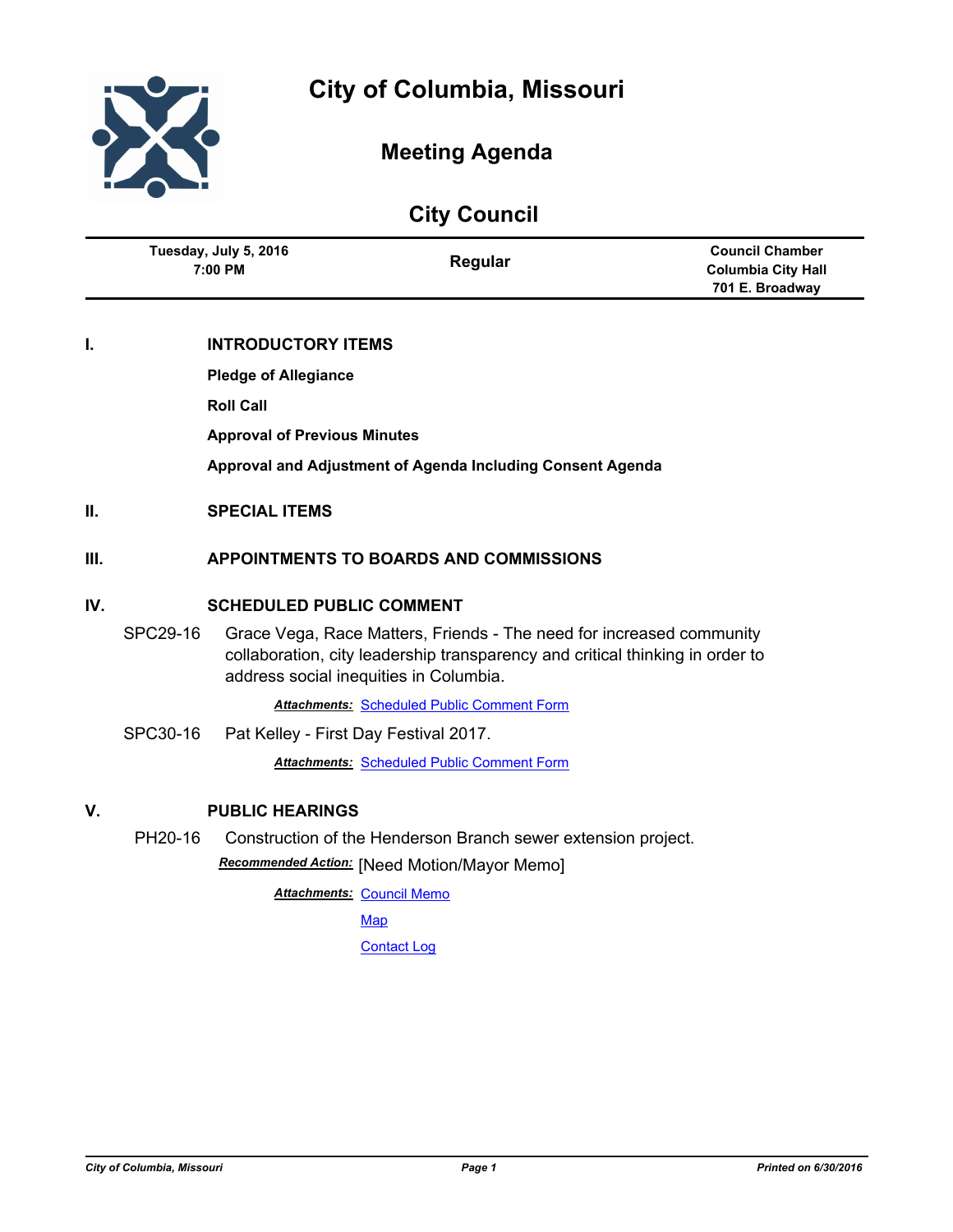PH21-16 Construction of the sanitary sewer main and manhole rehabilitation project. *Recommended Action:* [Need Motion/Mayor Memo]

**Attachments: [Council Memo](http://gocolumbiamo.legistar.com/gateway.aspx?M=F&ID=6699adac-64b1-4f8b-a0cf-c6df43fcb30d.docx)** 

[Map](http://gocolumbiamo.legistar.com/gateway.aspx?M=F&ID=125c7e1b-c127-40d7-9fd6-602ce7bb71c5.pdf)

[FY 2016 Scope I-I](http://gocolumbiamo.legistar.com/gateway.aspx?M=F&ID=fb56cb1c-0626-4742-af63-668963a468e0.pdf)

[FY 2016 Scope Rehab](http://gocolumbiamo.legistar.com/gateway.aspx?M=F&ID=351e8a1c-e222-4a1a-a1d6-6c893b7a6d36.pdf)

PH22-16 Construction of shelter, playground, walkway, pedestrian bridge and lighting improvements at the McKee Street Park.

*Recommended Action:* [See B147-16/Mayor Memo]

**Attachments: [Council Memo](http://gocolumbiamo.legistar.com/gateway.aspx?M=F&ID=3a1048fb-77fe-454f-9cc9-e35e71c1450b.docx)** 

[Plans](http://gocolumbiamo.legistar.com/gateway.aspx?M=F&ID=92779681-3670-4df2-baca-e6eaab702e91.pdf)

B147-16 Authorizing construction of shelter, playground, walkway, pedestrian bridge and lighting improvements at the McKee Street Park; calling for bids for a portion of the project through the Purchasing Division.

*Recommended Action:* [2nd Read & Vote/Mayor Memo]

**Attachments: [Council Memo](http://gocolumbiamo.legistar.com/gateway.aspx?M=F&ID=056b0227-0ca7-460e-bc01-38a639bd86ea.docx)** 

[Plans](http://gocolumbiamo.legistar.com/gateway.aspx?M=F&ID=1af6f40b-a51b-4e28-88e8-16f0a637743a.pdf)

**[Ordinance](http://gocolumbiamo.legistar.com/gateway.aspx?M=F&ID=8330720e-a013-4cf8-9833-fe21aa4b4a84.doc)** 

PH23-16 Consider the FY 2017 Capital Improvement Project Plan for the City of Columbia, Missouri.

*Recommended Action:* [No Action Required/Mayor Memo]

**Attachments: [Council Memo](http://gocolumbiamo.legistar.com/gateway.aspx?M=F&ID=a578cf2c-bb87-4624-87ce-8cd7c8dfcf88.docx)** 

[Projects funded for FY 2017- Revised](http://gocolumbiamo.legistar.com/gateway.aspx?M=F&ID=efa62dac-58fe-4c17-b3b7-4023f66385d8.pdf)

## **VI. OLD BUSINESS**

B148-16 Authorizing a contract for sale of real estate with Karie L. Watson for the acquisition of property located at 1105 Again Street to be used for a long-term storm water improvement plan for the Again Street-Worley Street drainage area; appropriating funds.

*Recommended Action:* [2nd Read & Vote/Mayor Memo]

**Attachments: [Council Memo](http://gocolumbiamo.legistar.com/gateway.aspx?M=F&ID=bbce2955-8890-4c10-be7b-fb80561b1770.docx)** 

[Map](http://gocolumbiamo.legistar.com/gateway.aspx?M=F&ID=764e62f4-911e-4623-8b74-7ce89bd9ae87.jpg)

**[Ordinance](http://gocolumbiamo.legistar.com/gateway.aspx?M=F&ID=8806aedd-052e-462e-9180-2826010268e4.doc)** 

[Attachment A to Ordinance](http://gocolumbiamo.legistar.com/gateway.aspx?M=F&ID=10d8ae0c-1688-4004-af7f-87bcf41237a6.pdf)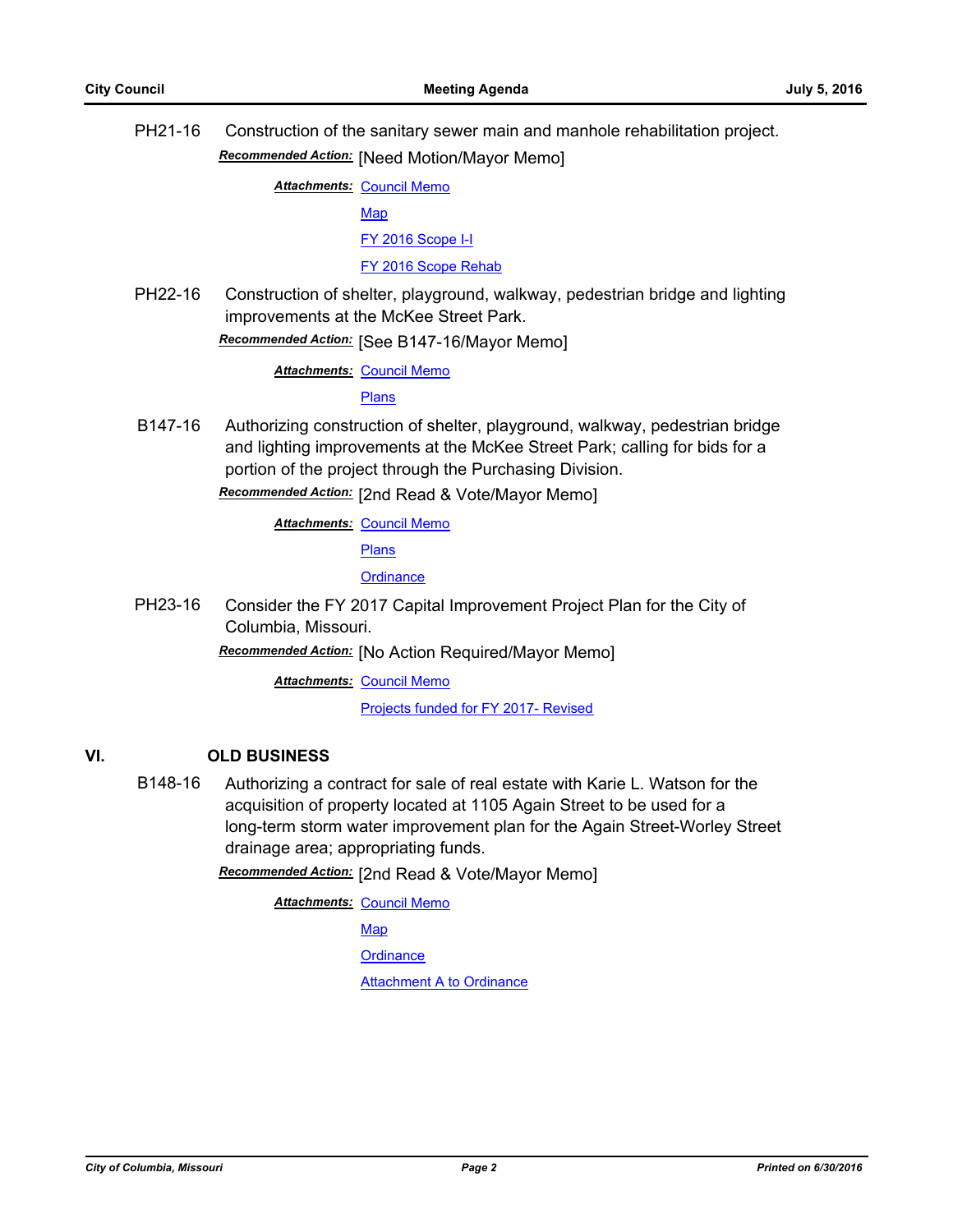B149-16 Authorizing an agreement for professional engineering services with Burns & McDonnell Engineering Company, Inc. for the Moore's Lake remediation and site restoration project at the Municipal Power Plant.

*Recommended Action:* [2nd Read & Vote/Mayor Memo]

**Attachments: [Amendment Sheet](http://gocolumbiamo.legistar.com/gateway.aspx?M=F&ID=64a1eec7-2dc8-4724-b38a-b119f07444f8.pdf)** 

[Supplemental Council Memo](http://gocolumbiamo.legistar.com/gateway.aspx?M=F&ID=7f1aec94-cb7a-4610-b5f6-51f5d3513c4a.docx)

[Council Memo](http://gocolumbiamo.legistar.com/gateway.aspx?M=F&ID=0c6f366c-7644-4db9-9efb-e54d5e7d9a8b.docx)

**[Ordinance](http://gocolumbiamo.legistar.com/gateway.aspx?M=F&ID=13269f86-220d-46d3-bc0b-4c91c63327be.doc)** 

**[Exhibit A to Ordinance](http://gocolumbiamo.legistar.com/gateway.aspx?M=F&ID=0890c0ce-ef92-44d2-95d3-d9d20fcde442.pdf)** 

### **VII. CONSENT AGENDA**

B146-16 Approving the Final Plat of The Villages at Arbor Pointe Pool Plat located on the west side of Arbor Pointe Parkway and adjacent to Delwood Drive; authorizing a performance contract (Case No. 16-115).

*Recommended Action:* [2nd Read & Vote/Mayor Memo]

**Attachments: [Council Memo](http://gocolumbiamo.legistar.com/gateway.aspx?M=F&ID=0048a2a9-ffc7-49f7-9b05-835d4f1dea34.docx)** [Locator Maps](http://gocolumbiamo.legistar.com/gateway.aspx?M=F&ID=07b2734a-79ff-454b-afdd-75ee1d10771b.pdf) [Final Plat \(dated 6-7-2016\)](http://gocolumbiamo.legistar.com/gateway.aspx?M=F&ID=22959321-e458-4040-8e2c-07817efc2fbb.pdf) [Preliminary Plat Exhibit](http://gocolumbiamo.legistar.com/gateway.aspx?M=F&ID=1ce4d5d4-8ea5-4363-9ffb-eb487facc2c8.pdf) **[Ordinance](http://gocolumbiamo.legistar.com/gateway.aspx?M=F&ID=e4da252b-6e00-4bbb-bab7-c9d3870a1d38.doc)** [Exhibit A to Ordinance](http://gocolumbiamo.legistar.com/gateway.aspx?M=F&ID=8f2a285b-b877-45a9-a483-580c07222e95.pdf)

B150-16 Accepting conveyances for sewer, utility and temporary construction purposes.

*Recommended Action:* [2nd Read & Vote/Mayor Memo]

**Attachments: [Council Memo](http://gocolumbiamo.legistar.com/gateway.aspx?M=F&ID=ee893bbe-9da2-49c8-b3f7-a1103f79929e.docx)** 

**[Ordinance](http://gocolumbiamo.legistar.com/gateway.aspx?M=F&ID=0c21f41a-1614-447c-ac5d-bc32f22c2542.doc)** 

B151-16 Accepting conveyances for water, electric and underground electric utility purposes.

*Recommended Action:* [2nd Read & Vote/Mayor Memo]

**Attachments: [Council Memo](http://gocolumbiamo.legistar.com/gateway.aspx?M=F&ID=9225b590-b868-4712-9c92-b70d95813ac7.docx)** 

**[Ordinance](http://gocolumbiamo.legistar.com/gateway.aspx?M=F&ID=824bceb0-8878-4cbb-b6bd-ed8e195f0f6f.doc)** 

B152-16 Appropriating funds from the sale of surplus fire equipment. *Recommended Action:* [2nd Read & Vote/Mayor Memo]

**Attachments: [Council Memo](http://gocolumbiamo.legistar.com/gateway.aspx?M=F&ID=70cc96cc-7e7a-47a9-8d73-b6e41013e1b1.docx)**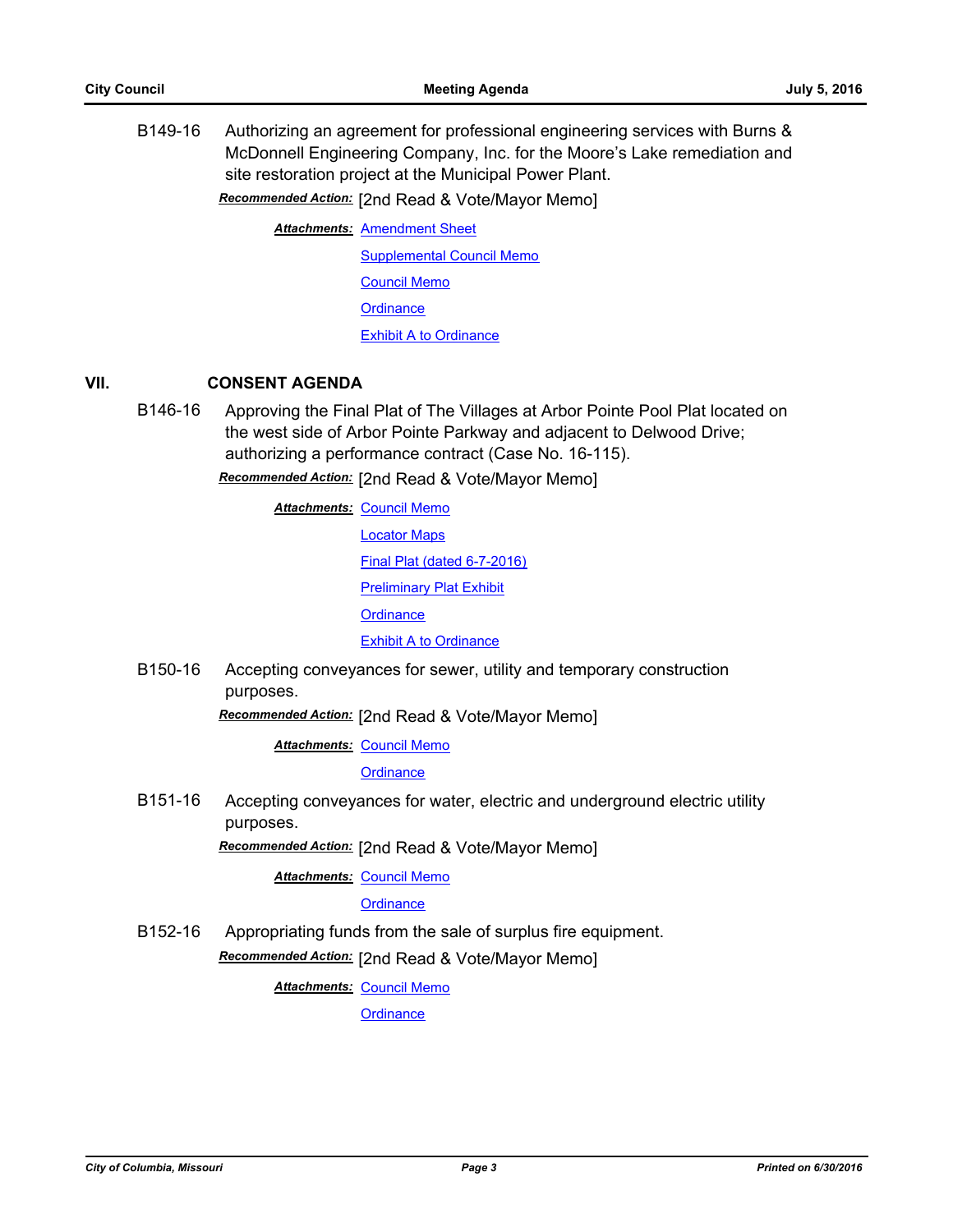B153-16 Appropriating funds from developer contributions made per the terms of a development agreement to the Flat Branch Watershed Relief Sewer Project No. 2.

*Recommended Action:* [2nd Read & Vote/Mayor Memo]

**Attachments: [Council Memo](http://gocolumbiamo.legistar.com/gateway.aspx?M=F&ID=d5f4aed6-09dd-474b-a86d-35fc6b55c4ad.docx)** 

**[Ordinance](http://gocolumbiamo.legistar.com/gateway.aspx?M=F&ID=55352c48-6598-41c2-9f1e-bfe48ab3a4ed.doc)** 

B154-16 Appropriating funds to pay for the City's share of the cost of the March 2016 special election relating to an initiative ordinance to prohibit residential roll carts and automated refuse collection vehicles for residential roll carts.

*Recommended Action:* [2nd Read & Vote/Mayor Memo]

**Attachments: [Council Memo](http://gocolumbiamo.legistar.com/gateway.aspx?M=F&ID=dee44813-3d8e-486f-b2e2-1251fa43c3e2.docx)** 

[March Election Costs](http://gocolumbiamo.legistar.com/gateway.aspx?M=F&ID=d081b7a2-a31b-446a-b9ae-649da1ef6970.pdf)

**[Ordinance](http://gocolumbiamo.legistar.com/gateway.aspx?M=F&ID=fb7cfc34-458f-4ee4-b19c-e134be29b8a7.doc)** 

B155-16 Authorizing renewal of an agreement with Boone County, Missouri for the use of Children's Services Funds (CSF) for the expansion of Teen Outreach Program (TOP) services; appropriating funds.

*Recommended Action:* [2nd Read & Vote/Mayor Memo]

**Attachments: [Council Memo](http://gocolumbiamo.legistar.com/gateway.aspx?M=F&ID=b956e2c0-dbec-4d64-9b54-e7b4fbc977c0.docx)** 

**[Ordinance](http://gocolumbiamo.legistar.com/gateway.aspx?M=F&ID=4ee66d7d-8746-46b4-95ed-c584b0361414.doc)** 

[Exhibit A to Ordinance](http://gocolumbiamo.legistar.com/gateway.aspx?M=F&ID=7ff61985-e3b4-4e3e-8f4f-2c7562e1474c.docx)

B156-16 Authorizing a lease agreement with Stephens College for connection to the City's fiber optic cable system.

*Recommended Action:* [2nd Read & Vote/Mayor Memo]

**Attachments: [Council Memo](http://gocolumbiamo.legistar.com/gateway.aspx?M=F&ID=658d6715-4143-4751-adaf-c97392b15d3e.docx)** 

**[Ordinance](http://gocolumbiamo.legistar.com/gateway.aspx?M=F&ID=dd76e896-1645-468c-83ee-2ff324298203.doc)** 

[Exhibit A to Ordinance](http://gocolumbiamo.legistar.com/gateway.aspx?M=F&ID=b47163a1-a6a1-483f-9055-e1dcfb6bc0f8.pdf)

R87-16 Setting a public hearing: installation of active warning devices at the Columbia Terminal Railroad's (COLT) intersection with O'Rear Road in Hallsville, Missouri.

*Recommended Action:* [Read & Vote/Mayor Memo]

**Attachments: [Council Memo](http://gocolumbiamo.legistar.com/gateway.aspx?M=F&ID=3d4e2af2-f688-458e-a043-7e491c511634.docx)** 

**[Resolution](http://gocolumbiamo.legistar.com/gateway.aspx?M=F&ID=a33d2f90-f71f-4929-824c-e70d14c1788f.doc)**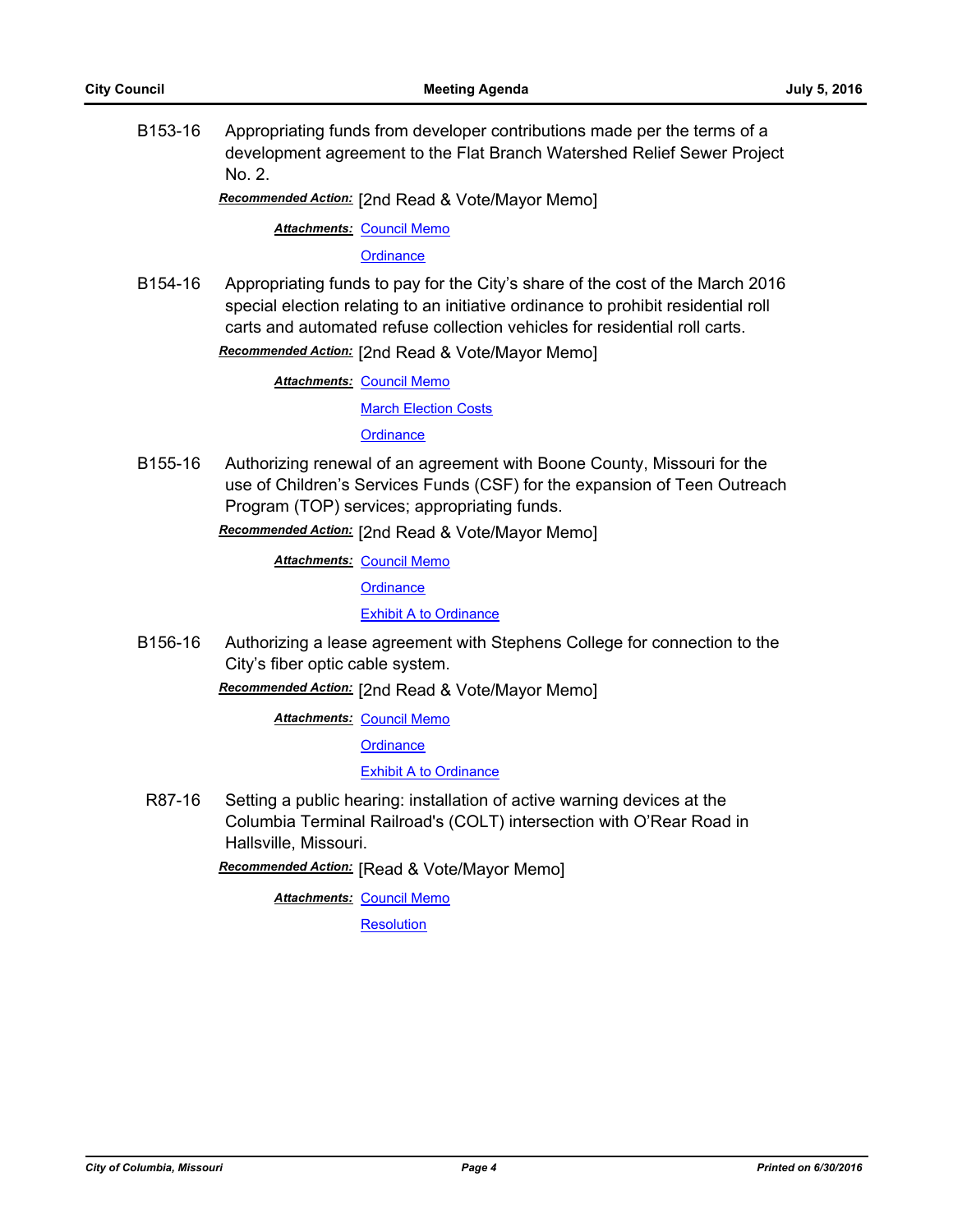R88-16 Setting a public hearing: voluntary annexation of property located on the east side of Highway 763, approximately 500-feet north of International Drive (5210 N. Highway 763) (Case No. 16-124).

*Recommended Action:* [Read & Vote/Mayor Memo]

**Attachments: [Council Memo](http://gocolumbiamo.legistar.com/gateway.aspx?M=F&ID=2113854e-99c7-4d32-a808-4e796c96e091.docx)** 

[Locator Maps](http://gocolumbiamo.legistar.com/gateway.aspx?M=F&ID=ceab92d1-8aa6-4804-99a4-53df280ba230.pdf)

**[Resolution](http://gocolumbiamo.legistar.com/gateway.aspx?M=F&ID=4ccba613-2796-4e9b-bb70-f67e18371c20.doc)** 

[Exhibit A to Resolution](http://gocolumbiamo.legistar.com/gateway.aspx?M=F&ID=97904bd9-2600-4b76-8109-3175676787bb.pdf)

R89-16 Granting temporary waivers from the requirements of Section 16-185 of the City Code to allow possession and consumption of alcoholic beverages for Ninth Street Summerfest events.

*Recommended Action:* [Read & Vote/Mayor Memo]

**Attachments: [Council Memo](http://gocolumbiamo.legistar.com/gateway.aspx?M=F&ID=8fcd4590-41f2-4d31-81f9-dbfd589d1467.docx)** [Map](http://gocolumbiamo.legistar.com/gateway.aspx?M=F&ID=535dfa87-a9a0-4d6f-909d-c9c75e2a9fa8.pdf)

**[Resolution](http://gocolumbiamo.legistar.com/gateway.aspx?M=F&ID=e5eeec0c-6ad7-480a-b0f9-98c65d77859b.doc)** 

R90-16 Granting a waiver from the requirements of Section 24-2 of the City Code to allow a temporary poetry-painting project on sidewalks in the downtown Columbia area.

*Recommended Action:* [Read & Vote/Mayor Memo]

**Attachments: [Council Memo](http://gocolumbiamo.legistar.com/gateway.aspx?M=F&ID=a5113444-3c20-4afc-86c9-6c655e232644.docx)** [Diagram of Boston "Raining Poetry" Project - May, 2016](http://gocolumbiamo.legistar.com/gateway.aspx?M=F&ID=4494f51e-3417-490e-8f9c-d83d8a13ffa9.docx) **[Resolution](http://gocolumbiamo.legistar.com/gateway.aspx?M=F&ID=3dabb178-d834-42cd-915b-1709a1f256c0.doc)** 

R91-16 Authorizing Amendment No. 3 to the agreement for professional engineering services with TranSystems Corporation for design of the MKT to Parkade Bike Boulevard project.

*Recommended Action:* [Read & Vote/Mayor Memo]

**Attachments: [Council Memo](http://gocolumbiamo.legistar.com/gateway.aspx?M=F&ID=0e8a24b2-2cad-470c-83c3-60d36811ca4a.docx)** 

**[Resolution](http://gocolumbiamo.legistar.com/gateway.aspx?M=F&ID=ac8cb1d7-d435-45d5-bd8e-26ac88b2f543.doc)** 

[Exhibit A to Resolution](http://gocolumbiamo.legistar.com/gateway.aspx?M=F&ID=29daf50d-6186-4e6d-bb71-a10d06023f63.pdf)

R92-16 Authorizing agreements with Caterpillar Financial Services Corporation for the lease of a trash compactor for use at the municipal landfill; authorizing a service agreement with Fabick and Company for maintenance of the leased trash compactor.

*Recommended Action:* [Read & Vote/Mayor Memo]

**Attachments: [Council Memo](http://gocolumbiamo.legistar.com/gateway.aspx?M=F&ID=ec71c8c6-5dd8-4ee9-969a-8919e1c4ea08.docx)** 

**[Resolution](http://gocolumbiamo.legistar.com/gateway.aspx?M=F&ID=ee00c7f6-f6cc-4861-9e7b-f49ef3017feb.doc)** 

[Exhibit A to Resolution](http://gocolumbiamo.legistar.com/gateway.aspx?M=F&ID=d75cb816-f4e5-4c9b-8847-f91127af7ceb.pdf)

[Exhibit B to Resolution](http://gocolumbiamo.legistar.com/gateway.aspx?M=F&ID=617d0523-45d9-4202-89b9-d5923463ffbe.pdf)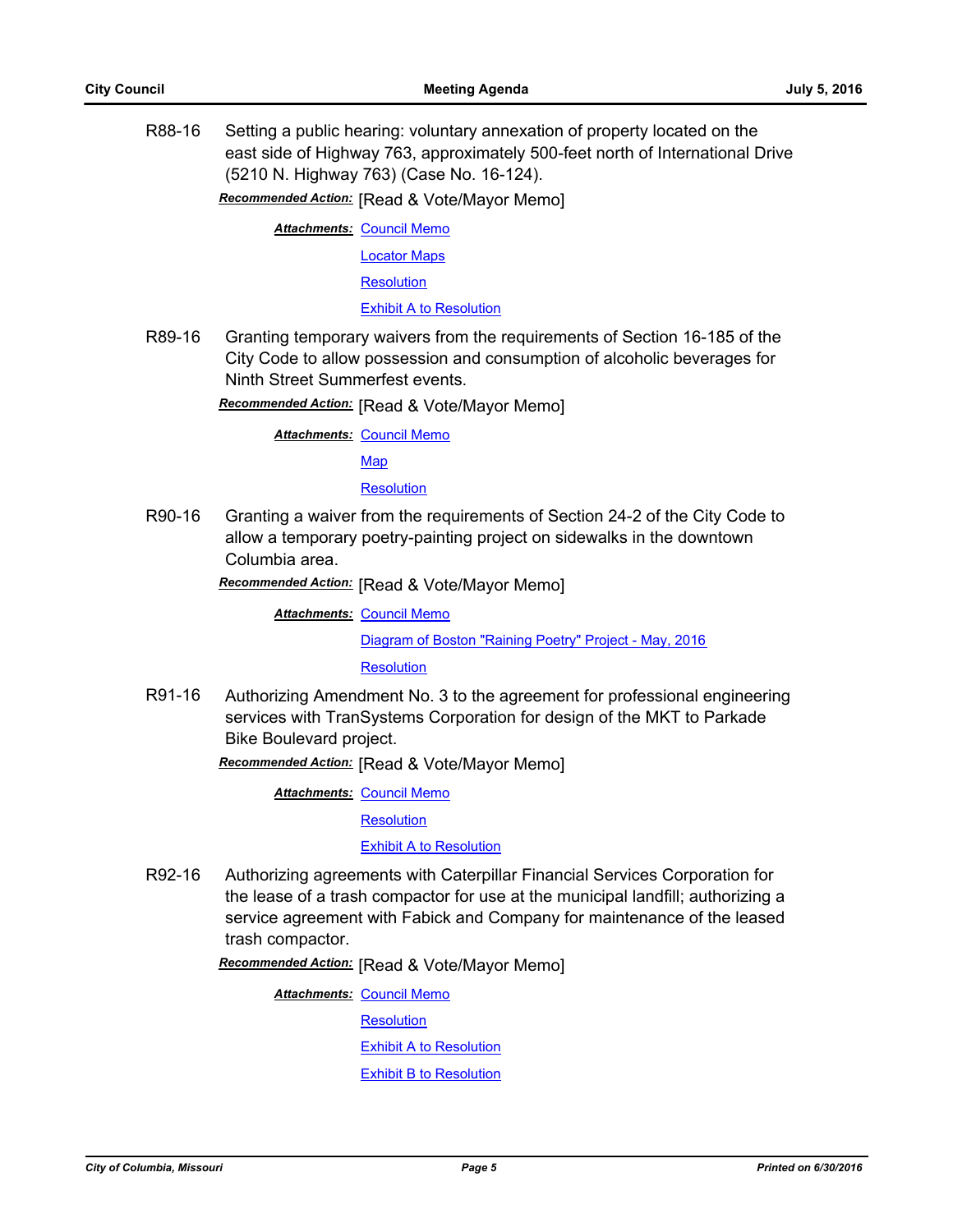### **VIII. NEW BUSINESS**

R93-16 Authorizing an accreditation agreement, a publications subscription and access agreement and associated addendums to the agreements with the Commission on Accreditation for Law Enforcement Agencies, Inc. (CALEA®).

*Recommended Action:* [Read & Vote/Mayor Memo]

**Attachments: [Council Memo](http://gocolumbiamo.legistar.com/gateway.aspx?M=F&ID=a71ad25d-cb65-486d-a215-3ab9842c48b9.docx) [Resolution](http://gocolumbiamo.legistar.com/gateway.aspx?M=F&ID=edc44a3e-81c5-4c4c-95e8-829a9ed6a90b.doc) [Attachment A to Resolution](http://gocolumbiamo.legistar.com/gateway.aspx?M=F&ID=dedfd0b3-b5a1-4f22-9cba-dc86b0b02ebc.pdf) [Attachment B to Resolution](http://gocolumbiamo.legistar.com/gateway.aspx?M=F&ID=a69ba24c-51b8-4840-9b8b-9b0f5c3af239.pdf)** [Addendum A to Resolution](http://gocolumbiamo.legistar.com/gateway.aspx?M=F&ID=3372b86b-5d30-4df9-8158-d2cd71c1f597.pdf) [Addendum B to Resolution](http://gocolumbiamo.legistar.com/gateway.aspx?M=F&ID=6f26ece8-4b78-4b22-b13e-eb06c02412ff.pdf)

### **IX. INTRODUCTION AND FIRST READING**

B157-16 Approving the Final Minor Plat of Sixth & Cherry Garage Subdivision located on the northwest corner of Sixth Street and Locust Street; granting a variance from the Subdivision Regulations subject to conditions (Case No. 16-101).

*Recommended Action:* [Intro & 1st Read/Mayor Memo]

**Attachments: [Council Memo](http://gocolumbiamo.legistar.com/gateway.aspx?M=F&ID=d7857b0b-2374-4b79-8ae7-57c6677356be.docx)** [Staff Report to Planning and Zoning Commission](http://gocolumbiamo.legistar.com/gateway.aspx?M=F&ID=53d2fe6c-f3c1-488b-a9eb-2bc0f8d26114.pdf) [Locator Maps](http://gocolumbiamo.legistar.com/gateway.aspx?M=F&ID=95b0ff36-1c36-4a65-a283-87a783b57469.pdf) [Final Plat \(dated 5-26-16\)](http://gocolumbiamo.legistar.com/gateway.aspx?M=F&ID=042b910f-170f-4f8d-abc8-fcaf4226e1d7.pdf) [Attachment to Staff Repot - Variance Worksheet](http://gocolumbiamo.legistar.com/gateway.aspx?M=F&ID=0f144c42-52b8-4ebf-b5c6-ce7b08e6834b.pdf) [Excerpt from Minutes](http://gocolumbiamo.legistar.com/gateway.aspx?M=F&ID=2029a355-f81c-42ee-b5bc-55695795acd8.docx) **[Ordinance](http://gocolumbiamo.legistar.com/gateway.aspx?M=F&ID=d69d8ae3-f89d-4fd7-83c0-936666bc877b.doc)** 

B158-16**\*** Approving the Final Plat of Russell Subdivision, Plat No. 6, a Replat of Tract 6 of Russell Subdivision and Part of Lot 1 of Russell Subdivision Plat 2, located on the west side of Russell Boulevard and north of Oakwood Court (407 Russell Boulevard) (Case No. 16-105).

*Recommended Action:* [Intro & 1st Read/Mayor Memo]

**Attachments: [Council Memo](http://gocolumbiamo.legistar.com/gateway.aspx?M=F&ID=1e0c617b-fe67-41ca-afca-38b354b29669.docx)** 

[Locator Maps](http://gocolumbiamo.legistar.com/gateway.aspx?M=F&ID=f3df116e-f617-459c-977c-773bc40d0124.pdf)

[Final Plat \(dated 5/26/16\)](http://gocolumbiamo.legistar.com/gateway.aspx?M=F&ID=bce36dc4-93ae-47cf-9bd7-770862dbc9f0.pdf)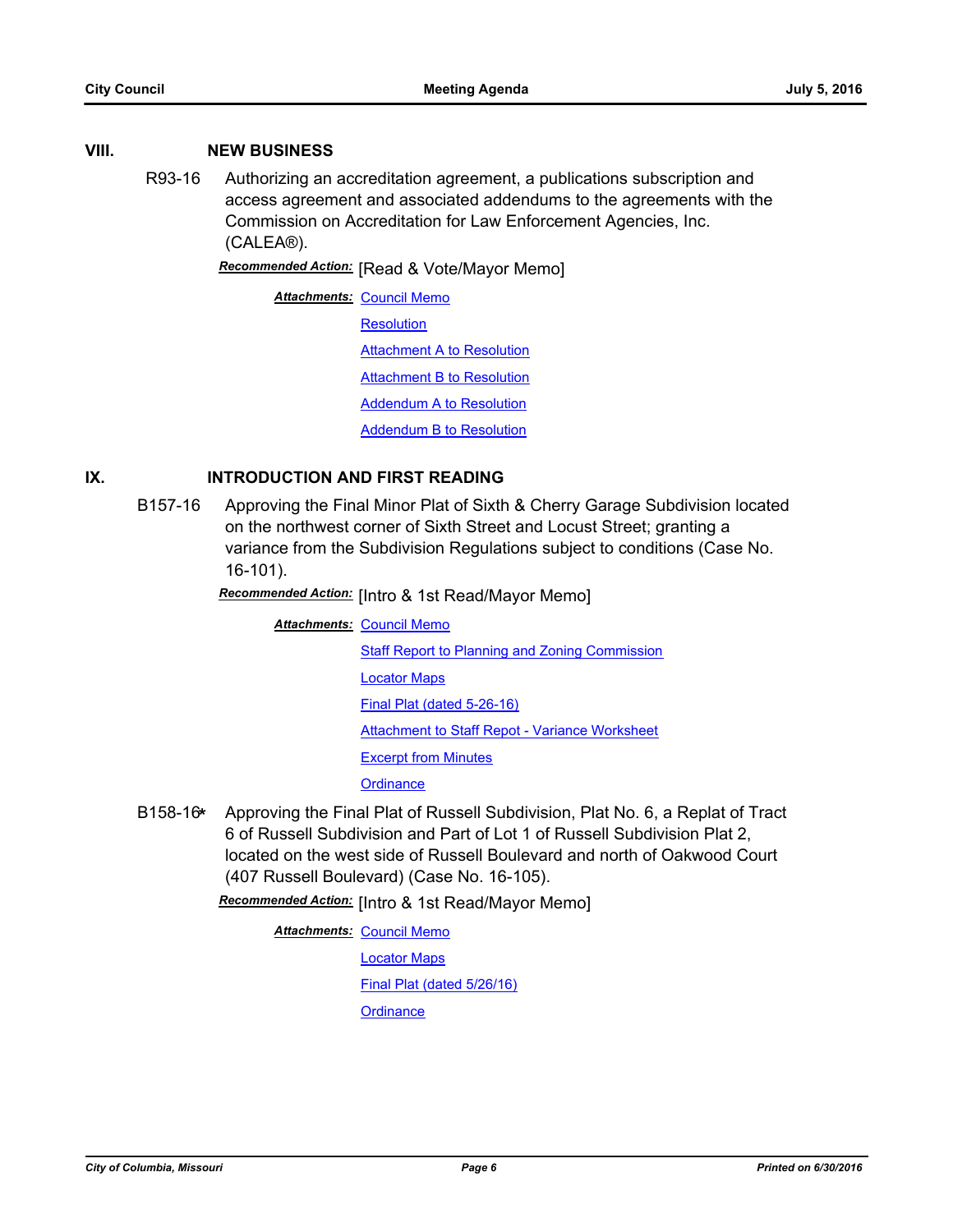B159-16**\*** Approving the Final Plat of Drury Subdivision Plat 1 located on the southwest corner of Keene Street and I-70 Drive Southeast (3100 I-70 Drive Southeast); authorizing a performance contract (Case No. 16-121).

*Recommended Action:* [Intro & 1st Read/Mayor Memo]

**Attachments: [Council Memo](http://gocolumbiamo.legistar.com/gateway.aspx?M=F&ID=25f497ab-f909-47dc-969c-774c70b8f9aa.docx)** 

[Staff Report to Planning and Zoning Commission](http://gocolumbiamo.legistar.com/gateway.aspx?M=F&ID=55c54921-6484-4a99-bc24-5de60787c7c5.pdf)

[Locator Maps](http://gocolumbiamo.legistar.com/gateway.aspx?M=F&ID=0c01101f-08aa-4d73-b30c-867c3a99c764.pdf)

[Final Plat \(dated 5-26-16\)](http://gocolumbiamo.legistar.com/gateway.aspx?M=F&ID=59e5afa4-5a0e-435d-99e4-f7fc2995c223.pdf)

[Revised Final Plat \(dated 6-16-16\)](http://gocolumbiamo.legistar.com/gateway.aspx?M=F&ID=ab2f36aa-c5bc-47f3-b3c5-05d0653c271e.pdf)

[Excerpts from Minutes](http://gocolumbiamo.legistar.com/gateway.aspx?M=F&ID=4c36f9eb-3669-463c-a843-a3e1aa925cab.docx)

**[Ordinance](http://gocolumbiamo.legistar.com/gateway.aspx?M=F&ID=34190221-d506-4558-b816-f8e8617e4918.doc)** 

### [Attachment A to Ordinance](http://gocolumbiamo.legistar.com/gateway.aspx?M=F&ID=38c4950c-c5aa-462e-8df8-ced25c7ede4d.pdf)

B160-16**\*** Vacating a utility easement within Lot 1 of Country Gardens Subdivision located on the northeast corner of Fairway Drive and Country Lane (2201 Country Lane) (Case No. 16-117).

*Recommended Action:* [Intro & 1st Read/Mayor Memo]

**Attachments: [Council Memo](http://gocolumbiamo.legistar.com/gateway.aspx?M=F&ID=e00f971d-b361-4c07-8a52-deb74a9120ac.docx)** 

[Vacation Exhibit](http://gocolumbiamo.legistar.com/gateway.aspx?M=F&ID=a705f52d-2d9a-4ae7-b2b3-a29f76b4f90f.pdf)

[Locator Maps](http://gocolumbiamo.legistar.com/gateway.aspx?M=F&ID=e9c7aa22-85f3-4877-a7ef-ec99beaff16a.pdf)

**[Ordinance](http://gocolumbiamo.legistar.com/gateway.aspx?M=F&ID=aae59722-ec0a-41d7-a2b9-727615e2c086.doc)** 

B161-16**\*** Vacating a utility easement within part of Lot 2 of Shultz Subdivision and within parts of Lots 2, 3, 40 and 41 of Atkin's Subdivision located south of Business Loop 70 West, between Madison Street and Jefferson Street (400 Business Loop 70 West) (Case No. 16-120).

*Recommended Action:* [Intro & 1st Read/Mayor Memo]

**Attachments: [Council Memo](http://gocolumbiamo.legistar.com/gateway.aspx?M=F&ID=bc47708d-61a2-46d0-b58a-8d523dca4b58.docx) [Vacation Exhibit](http://gocolumbiamo.legistar.com/gateway.aspx?M=F&ID=fd1d48db-ffaa-4e22-a663-73c5bca80934.pdf)** [Locator Maps](http://gocolumbiamo.legistar.com/gateway.aspx?M=F&ID=093870da-5aa9-4530-b98f-5c7514b155f0.pdf) **[Ordinance](http://gocolumbiamo.legistar.com/gateway.aspx?M=F&ID=32e5533f-947d-4ef3-abbd-3bbf50c7ed85.doc)**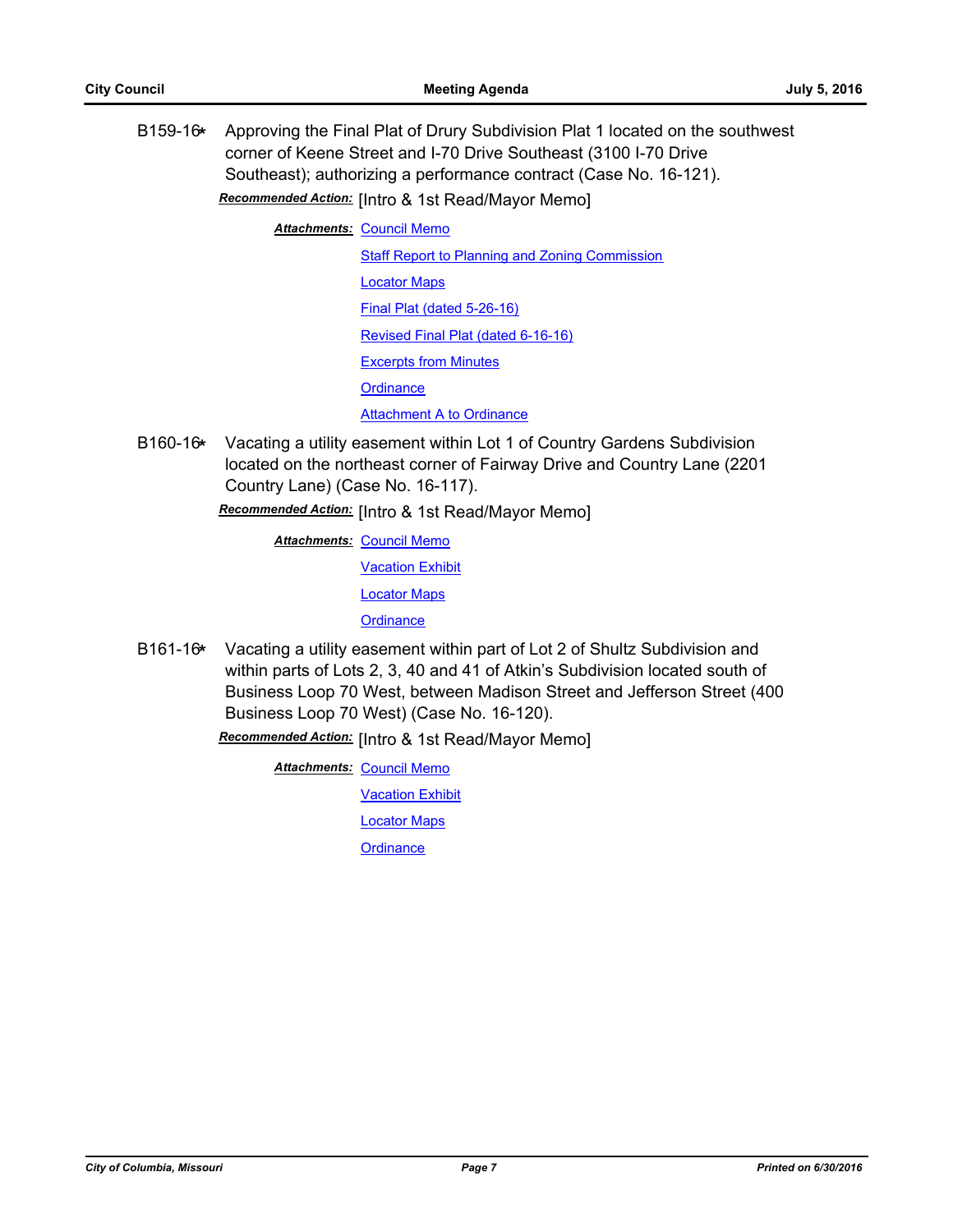B162-16**\*** Authorizing right of use permits with The Downtown Community Improvement District to allow construction, improvement, operation and maintenance of public art light hubs within portions of the Tenth Street, Fourth Street and Walnut Street rights-of-way.

*Recommended Action:* [Intro & 1st Read/Mayor Memo]

**Attachments: [Council Memo](http://gocolumbiamo.legistar.com/gateway.aspx?M=F&ID=f9a48faa-3812-4e9b-b033-29d65c7a567f.docx)** [Letter from A Civil Group](http://gocolumbiamo.legistar.com/gateway.aspx?M=F&ID=b0574d9b-24f8-4af5-afcc-ae3fe410561b.pdf) **[Ordinance](http://gocolumbiamo.legistar.com/gateway.aspx?M=F&ID=e88c63e7-83b8-49e9-8518-c82e1f989a77.doc)** [Attachment A to Ordinance](http://gocolumbiamo.legistar.com/gateway.aspx?M=F&ID=5eb5e68b-9d64-4b64-806f-572abc0d1d4b.pdf)

[Attachment B to Ordinance](http://gocolumbiamo.legistar.com/gateway.aspx?M=F&ID=7c4c547e-7c8d-4d12-9316-1203cafd21e3.pdf)

**[Attachment C to Ordinance](http://gocolumbiamo.legistar.com/gateway.aspx?M=F&ID=fd5164c1-8f06-4c05-89a2-648bca1cd5ba.pdf)** 

B163-16**\*** Appropriating funds to offset expenditures as it relates to parking meter equipment upgrades, reconstruction of a parking ramp stairwell and an increase in the temporary positions budget for the Parking Division. *Recommended Action:* [Intro & 1st Read/Mayor Memo]

## **Attachments: [Council Memo](http://gocolumbiamo.legistar.com/gateway.aspx?M=F&ID=93439d0d-145f-4733-92a1-e2835cf55a72.docx)**

### **[Ordinance](http://gocolumbiamo.legistar.com/gateway.aspx?M=F&ID=90b994da-fffb-4d59-b461-a299b0503370.doc)**

B164-16 Authorizing the installation of active warning devices at the Columbia Terminal Railroad's (COLT) intersection with O'Rear Road in Hallsville, Missouri; calling for bids through the Purchasing Division; authorizing a supplemental agreement for highway/rail crossing signal improvements with the Missouri Highways and Transportation Commission.

# *Recommended Action:* [Intro & 1st Read/Mayor Memo]

**Attachments: [Council Memo](http://gocolumbiamo.legistar.com/gateway.aspx?M=F&ID=15f7b62a-2964-4feb-b452-e2f3454a3110.docx)** 

**[Ordinance](http://gocolumbiamo.legistar.com/gateway.aspx?M=F&ID=2f5915f2-35ba-436b-93b0-39b05ee702a9.doc)** 

### [Attachment A to Ordinance](http://gocolumbiamo.legistar.com/gateway.aspx?M=F&ID=907d53a1-d7dd-4401-818c-6e723ce1817c.pdf)

B165-16**\*** Accepting conveyances for underground electric utility and water main purposes.

*Recommended Action:* [Intro & 1st Read/Mayor Memo]

**Attachments: [Council Memo](http://gocolumbiamo.legistar.com/gateway.aspx?M=F&ID=e91adbb6-229f-4083-ba33-ace2f75ee735.docx)** 

### **[Ordinance](http://gocolumbiamo.legistar.com/gateway.aspx?M=F&ID=4062f6ca-2032-4258-a575-d30d9f86ad24.doc)**

B166-16**\*** Accepting conveyances for sewer purposes. *Recommended Action:* [Intro & 1st Read/Mayor Memo]

**Attachments: [Council Memo](http://gocolumbiamo.legistar.com/gateway.aspx?M=F&ID=57cd2b74-69c8-462b-b188-afaf133a787e.docx)**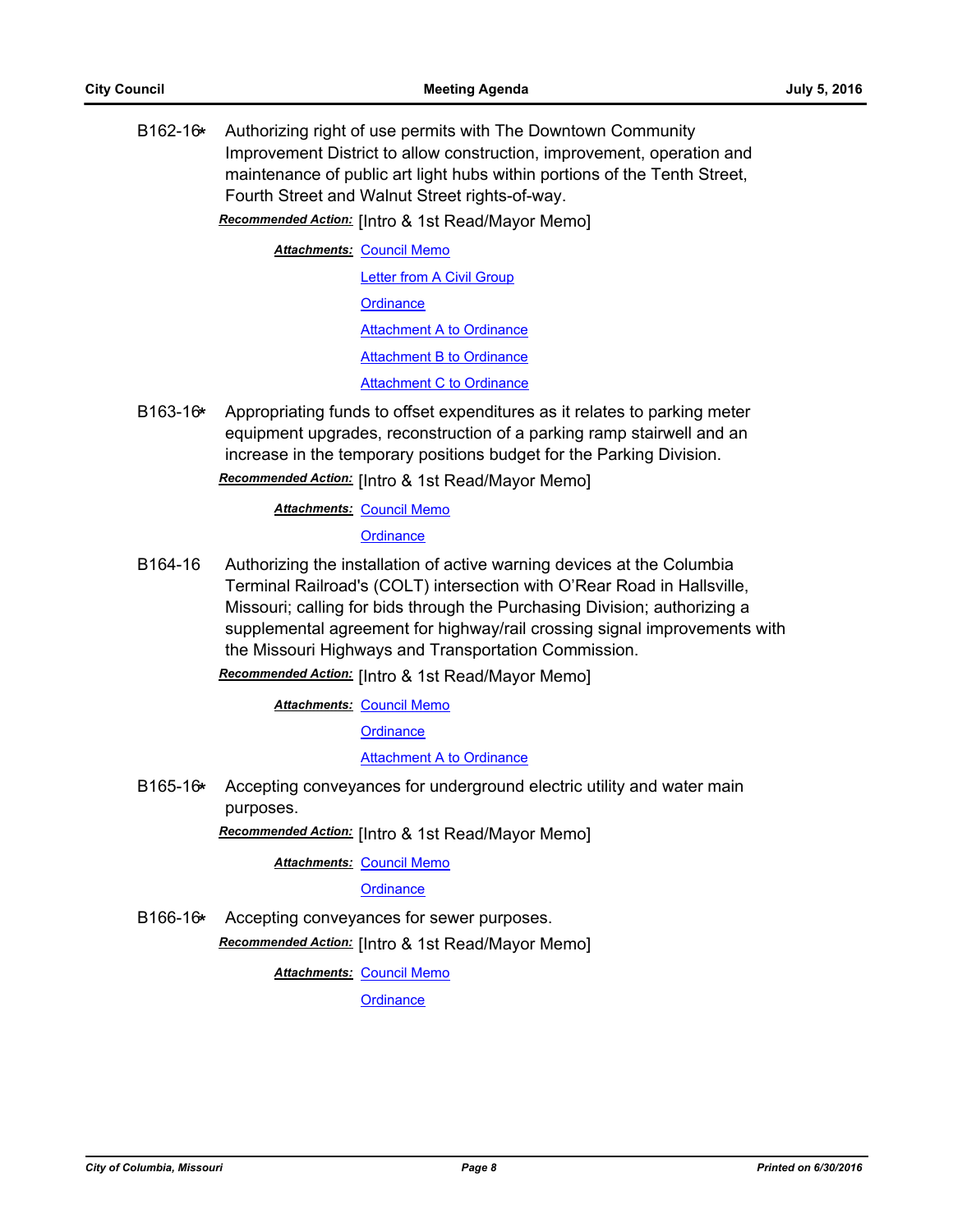B167-16**\*** Appropriating the balance of unused funds for the reinstallation of a City-owned public art sculpture located at the intersection of Cliff Drive and Ann Street back to the designated public art fund.

*Recommended Action:* [Intro & 1st Read/Mayor Memo]

**Attachments: [Council Memo](http://gocolumbiamo.legistar.com/gateway.aspx?M=F&ID=f037cf45-9467-40d6-8005-fb1cb4249df3.docx)** [Ordinance No. 022843](http://gocolumbiamo.legistar.com/gateway.aspx?M=F&ID=647d319f-7814-46b1-bc02-f8af2c1ab528.pdf)

**[Ordinance](http://gocolumbiamo.legistar.com/gateway.aspx?M=F&ID=4e98fd06-7f33-426d-a727-c348f6ee130c.doc)** 

B168-16**\*** Authorizing an intergovernmental agreement with the County of Boone, Missouri relating to the Edward Byrne Memorial Justice Assistance Grant (JAG) Program and the allocation of FY 2016 funding.

*Recommended Action:* [Intro & 1st Read/Mayor Memo]

**Attachments: [Council Memo](http://gocolumbiamo.legistar.com/gateway.aspx?M=F&ID=2122c739-8a80-4cf6-93ec-139ff14087d9.docx)** 

**[Ordinance](http://gocolumbiamo.legistar.com/gateway.aspx?M=F&ID=a0e98754-e58a-44a5-81b7-00c81140a564.doc)** 

**[Exhibit A to Ordinance](http://gocolumbiamo.legistar.com/gateway.aspx?M=F&ID=f5cbfecf-ddf0-4c5c-b4bc-2e58bee77403.pdf)** 

B169-16**\*** Authorizing a cooperative agreement with the Missouri Department of Conservation for financial support of a community conservation planner position within the Office of Sustainability beginning in FY 2017.

*Recommended Action:* [Intro & 1st Read/Mayor Memo]

**Attachments: [Council Memo](http://gocolumbiamo.legistar.com/gateway.aspx?M=F&ID=a16d0e24-91df-4df8-84b4-8b72a48bdc18.docx)** 

**[Ordinance](http://gocolumbiamo.legistar.com/gateway.aspx?M=F&ID=990c8738-968f-456b-8728-1c8e9ea4bb5f.doc)** 

[Attachment A to Ordinance](http://gocolumbiamo.legistar.com/gateway.aspx?M=F&ID=4395e848-017b-4577-8ad6-4ad85c9fd129.pdf)

B170-16**\*** Appropriating funds to pay for the City's share of the cost of the November 2015 special election to reimpose a sales tax of one-eighth of one percent for the purpose of providing funding for local parks.

*Recommended Action:* [Intro & 1st Read/Mayor Memo]

**Attachments: [Council Memo](http://gocolumbiamo.legistar.com/gateway.aspx?M=F&ID=39a023cc-103b-482e-a979-d1d415c5db50.docx)** 

[November 2015 Election Costs](http://gocolumbiamo.legistar.com/gateway.aspx?M=F&ID=b5413994-b17b-4a2f-baf1-bbee11f349fa.pdf)

**[Ordinance](http://gocolumbiamo.legistar.com/gateway.aspx?M=F&ID=6503773d-7daa-42ae-96ee-ba38893b346e.doc)** 

B171-16**\*** Appropriating funds to pay for the City's share of the cost of the August 2016 special election.

*Recommended Action:* [Intro & 1st Read/Mayor Memo]

**Attachments: [Council Memo](http://gocolumbiamo.legistar.com/gateway.aspx?M=F&ID=572cd8da-1ac8-4e64-8db3-248d45f78bdd.docx)**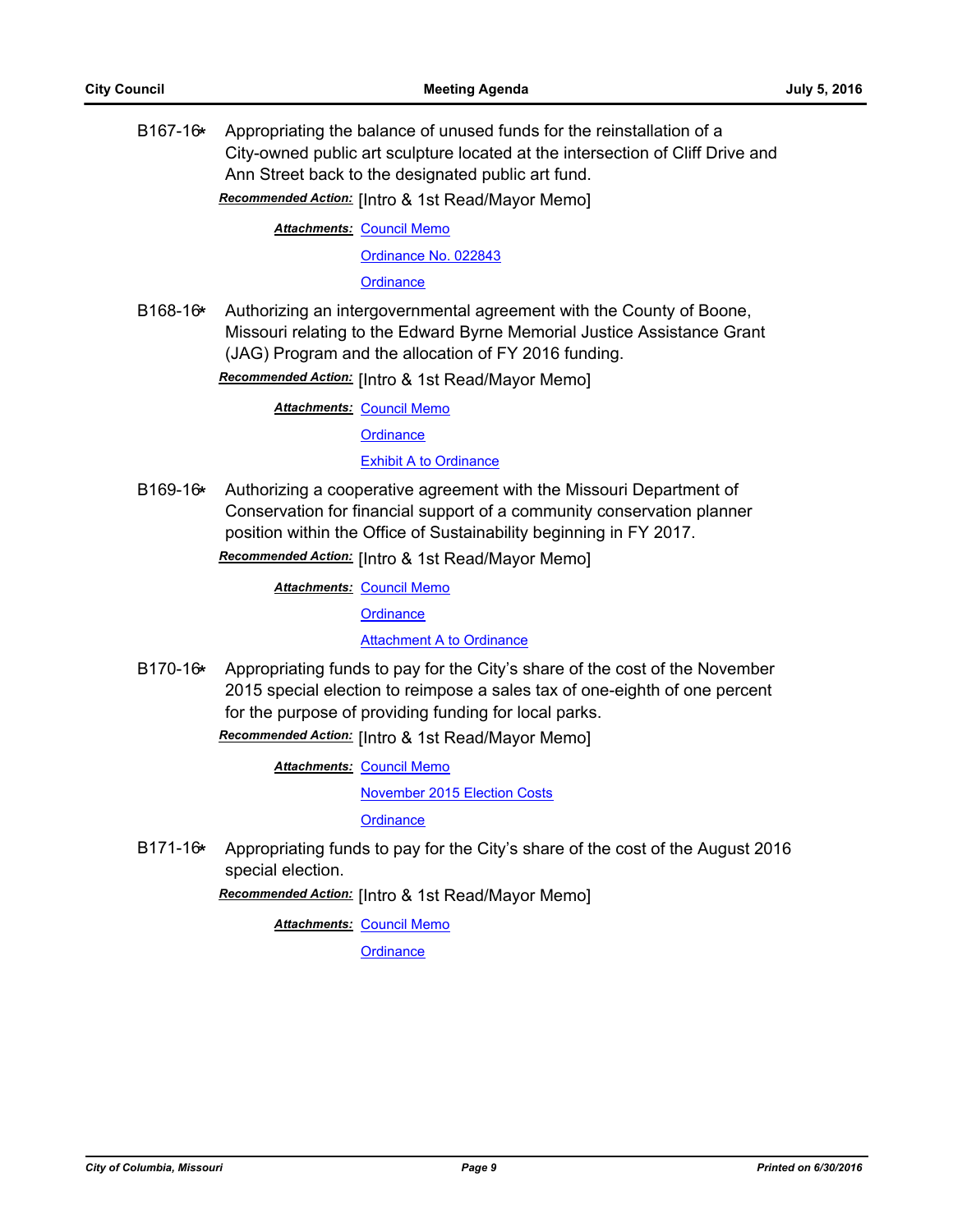B172-16**\*** Authorizing a cooperative agreement with the County of Boone, Missouri for third party consultant services related to radio system infrastructure and FCC licenses.

*Recommended Action:* [Intro & 1st Read/Mayor Memo]

**Attachments: [Council Memo](http://gocolumbiamo.legistar.com/gateway.aspx?M=F&ID=165655bd-1678-4063-aa63-045d1aba758a.docx)** 

**[Ordinance](http://gocolumbiamo.legistar.com/gateway.aspx?M=F&ID=d3a2e470-e908-4868-9847-154ddba53940.doc)** 

[Attachment A to Ordinance](http://gocolumbiamo.legistar.com/gateway.aspx?M=F&ID=a8557644-ae8f-4f1a-babb-cc38645d1aee.pdf)

B173-16**\*** Authorizing an agreement with the County of Boone, Missouri for the assignment of legacy assets, licenses and leases related to Public Safety Joint Communications.

*Recommended Action:* [Intro & 1st Read/Mayor Memo]

**Attachments: [Council Memo](http://gocolumbiamo.legistar.com/gateway.aspx?M=F&ID=741b2c6d-ffcc-48bf-8474-4e83b5b20c75.docx)** 

**[Ordinance](http://gocolumbiamo.legistar.com/gateway.aspx?M=F&ID=5d7285ff-faf4-49c1-bf1f-912342d8acb6.doc)** 

#### **[Attachment A to Ordinance](http://gocolumbiamo.legistar.com/gateway.aspx?M=F&ID=5d15ce41-003d-4c46-9121-5c296eae2036.pdf)**

**\*Non-zoning related introductory item that may be included on a future agenda as a consent item. Any such item can be removed from the consent agenda and placed under old business or new business at the request of a council member or any other interested person. The request must be made at the beginning of the council meeting at which the council bill or resolution is scheduled to be acted upon.** 

**\*\*Zoning related introductory item that may be included on a future agenda as a consent item. Any such item can be removed from the consent agenda and placed under old business at the request of a council member or any other interested person. The request must be made to the city clerk before noon on the Wednesday before the council meeting at which the council bill is scheduled to be considered for passage.**

**Non-asterisk items are expected to be included in a future agenda as a public hearing or an old business item.**

### **X. REPORTS**

REP54-16 FY 2017 Annual Budget - Business Loop Community Improvement District. *Recommended Action:* [Memo]

> Attachments: [FY 2017 Budget Letter to City](http://gocolumbiamo.legistar.com/gateway.aspx?M=F&ID=e9544d5d-f622-44a5-b0f0-3b546089d778.pdf) [Resolution - Adoption of Budget](http://gocolumbiamo.legistar.com/gateway.aspx?M=F&ID=bcf769dd-f132-4e4f-913f-c844d4bf83d8.pdf) [CID FY 2017 Approved Budget](http://gocolumbiamo.legistar.com/gateway.aspx?M=F&ID=cfa286ef-b905-4dbb-9d34-d566d33c4367.pdf) [Report - Overview of Budgeting Process](http://gocolumbiamo.legistar.com/gateway.aspx?M=F&ID=28fc51a7-f23c-43f3-8722-33e778ca7f13.pdf) [Report - FY 2017 Revenues](http://gocolumbiamo.legistar.com/gateway.aspx?M=F&ID=db159555-101c-415c-9bf4-3ab541d801be.pdf) [Report - FY 2017 Expenditures](http://gocolumbiamo.legistar.com/gateway.aspx?M=F&ID=1adebdc3-070d-41ee-bbf1-6f04df2c0aa4.pdf)